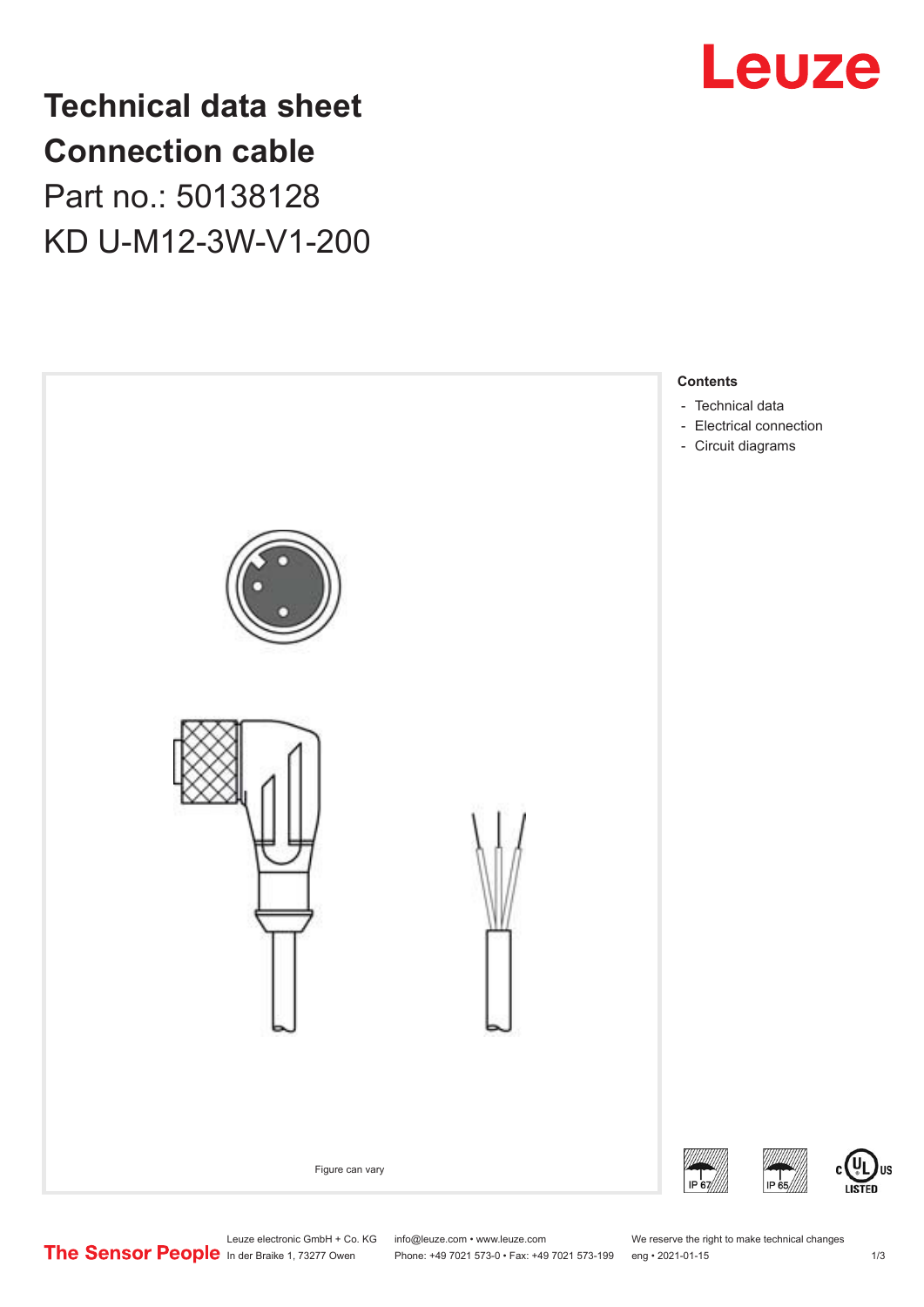### <span id="page-1-0"></span>**Technical data**

#### **Electrical data**

**Performance data**

**Operating voltage** Max. 250 V AC/DC

#### **Connection**

| <b>Connection 1</b>               |                                                                                           |
|-----------------------------------|-------------------------------------------------------------------------------------------|
| <b>Type of connection</b>         | Connector                                                                                 |
| Thread size                       | M <sub>12</sub>                                                                           |
| <b>Type</b>                       | Female                                                                                    |
| Handle body material              | <b>PUR</b>                                                                                |
| No. of pins                       | $3 - pin$                                                                                 |
| Version                           | Angled                                                                                    |
| Lock                              | Screw fitting, nickel-plated diecast zinc,<br>recommended torque 0.6 Nm, self-<br>locking |
| <b>Connection 2</b>               |                                                                                           |
| <b>Type of connection</b>         | Open end                                                                                  |
|                                   |                                                                                           |
| <b>Cable properties</b>           |                                                                                           |
| <b>Number of conductors</b>       | 3 Piece(s)                                                                                |
| Wire cross section                | $0.34 \, \text{mm}^2$                                                                     |
| <b>AWG</b>                        | 22                                                                                        |
| Sheathing color                   | <b>Black</b>                                                                              |
| <b>Shielded</b>                   | <b>No</b>                                                                                 |
| Silicone-free                     | Yes                                                                                       |
| Cable design                      | Connection cable (open on one end)                                                        |
| Cable diameter (external)         | $4.6$ mm                                                                                  |
| <b>Cable length</b>               | 20,000 mm                                                                                 |
| <b>Sheathing material</b>         | <b>PVC</b>                                                                                |
| Wire insulation                   | <b>PVC</b>                                                                                |
| Suitability for drag chains       | No                                                                                        |
| Properties of the outer sheathing | Free of CFC, cadmium, silicone and<br>lead, easily machine-processable                    |
| Resistance of the outer sheathing | Good oil, gasoline and chemical<br>resistance, flame retardant in                         |

FT1

# Leuze **Width across flats** 13 mm **Bending radius, flexible laying, min.** Min. 10 x cable diameter

#### **Environmental data**

**Mechanical data**

| Ambient temperature, operation,<br>flexible use   | $-580 °C$  |
|---------------------------------------------------|------------|
| Ambient temperature, operation,<br>stationary use | $-3080 °C$ |
| <b>Certifications</b>                             |            |

**Bending radius, stationary laying, min.** Min. 5 x cable diameter

| Degree of protection  | IP 65   |
|-----------------------|---------|
|                       | IP 67   |
| <b>Certifications</b> | c UL US |
|                       |         |

#### **Classification**

| <b>Customs tariff number</b> | 85444290 |
|------------------------------|----------|
| eCl@ss 5.1.4                 | 27279201 |
| eCl@ss 8.0                   | 27279218 |
| eCl@ss 9.0                   | 27060311 |
| eCl@ss 10.0                  | 27060311 |
| eCl@ss 11.0                  | 27060311 |
| <b>ETIM 5.0</b>              | EC001855 |
| <b>ETIM 6.0</b>              | EC001855 |
| <b>ETIM 7.0</b>              | EC001855 |

### **Electrical connection**

### **Connection 1**

| Connector                                                                             |
|---------------------------------------------------------------------------------------|
| M <sub>12</sub>                                                                       |
| Female                                                                                |
| <b>PUR</b>                                                                            |
| $3 - pin$                                                                             |
| Angled                                                                                |
| Screw fitting, nickel-plated diecast zinc, recommended<br>torque 0.6 Nm, self-locking |
|                                                                                       |

accordance with UL 1581 VW1 / CSA

#### **Pin Conductor color**

| 1 | Brown        |
|---|--------------|
| 3 | <b>Blue</b>  |
| 4 | <b>Black</b> |